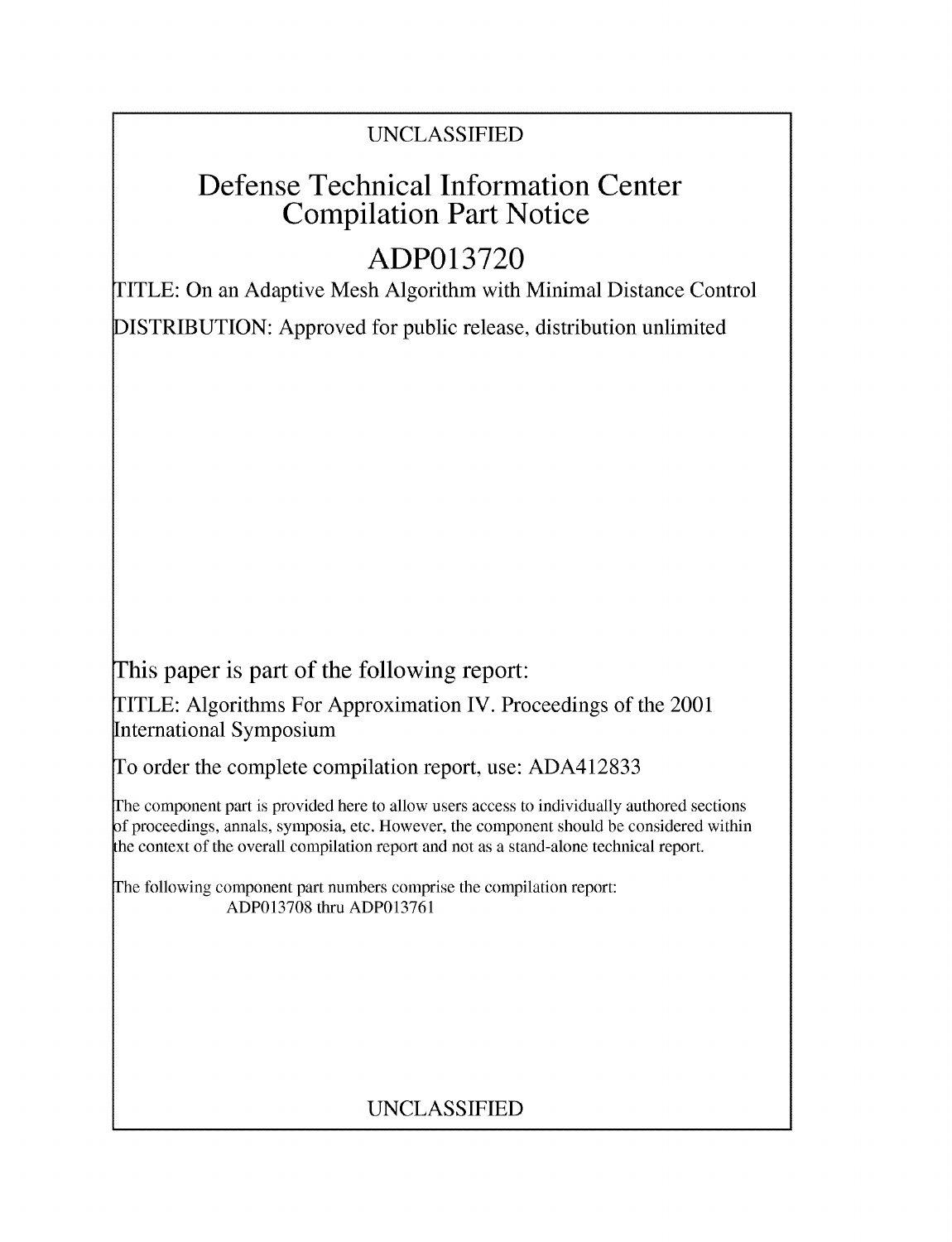## On an adaptive mesh algorithm with minimal distance control

#### Kamal Shanazari and Ke Chen

Department of *Mathematical Sciences, The University of Liverpool, Liverpool L69 7ZL, UK.* {kamals, k.chen} Oliv.ac.uk.

#### Abstract

In this paper, we present a new technique for generating error equidistributing meshes that satisfy both local quasi-uniformity and a preset minimal mesh spacing. This is firstly done in the one-dimensional case by extending the Kautsky and Nichols method [6] and then in the two-dimensional case by generalizing the tensor product methods to alternating curved line equidistributions. With the new meshing approach, we have achieved better accuracy in approximation using interpolatory radial basis functions (RBFs). Furthermore improved accuracy in numerical results have been obtained for a class of linear and non-homogeneous PDEs solved by the dual reciprocity method (DRM).

### **1** Introduction

The adaptive mesh algorithms have been widely used in the numerical solution of partial differential equations (PDEs) for boundary value problems [1, 13]. One undesirable feature of an error equidistributing mesh is that there is no guarantee of it being sufficiently smooth. For our applications of interpolation (using RBFs), the distance between points becoming too small can imply that the underlying interpolation matrix becomes ill-conditioned.

In this paper, we propose a method to deal with this problem in Section 2. Essentially our method consists of modifying the error monitor function in a suitable way and then equidistributing the new function so that the minimal mesh size constraint can be satisfied. We deal with the extension of adaptive mesh to two dimensions in Section 3. Finally, some numerical results will be given in Section 4.

#### 2 An adaptive mesh with minimal mesh size control

In the **1D** case, a typical adaptive mesh problem can be stated as follows: given a mesh (uniform or non-uniform)  $t_0, t_1, \ldots, t_m$ , and its corresponding error values (usually estimated from the numerical solution using a monitor function [5])  $f_0, f_1, \ldots, f_m$ , we wish

Support of a studentship by the Ministry of Education (Iran) is gratefully acknowledged.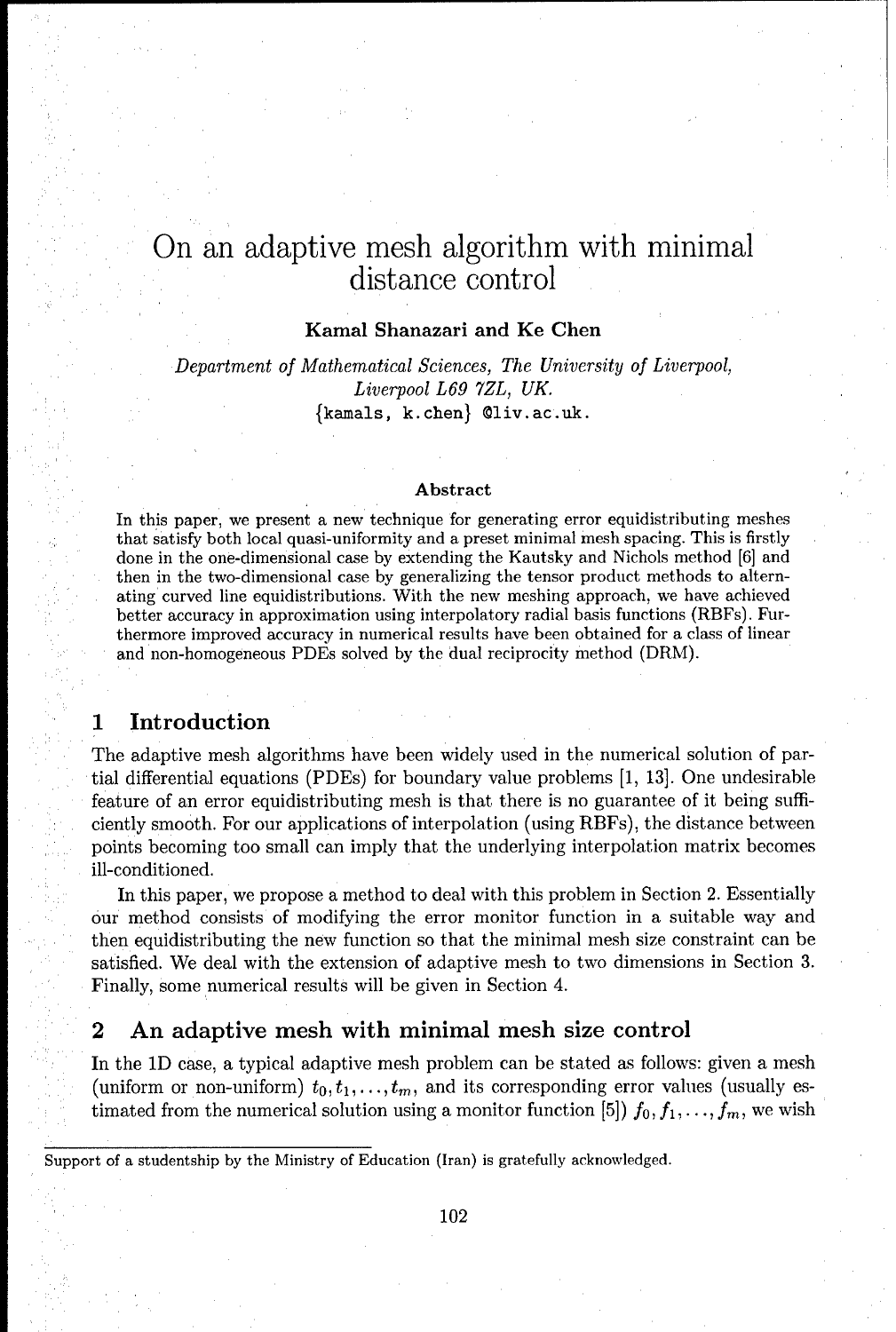to find a new mesh

$$
\Pi: x_0, x_1, \ldots, x_n, \tag{2.1}
$$

that is locally bounded with respect to a positive constant  $k \geq 1$  such that  $1/k \leq$  $h_j/h_{j-1} \leq k, j = 1, 2, \ldots, n-1, h_j = x_{j+1} - x_j$ , while the errors are equidistributed on mesh II. One solution to this problem was given in [6] by replacing  $f_i$  by  $\hat{f}_i$  followed by a standard equidistribution algorithm.  $\hat{f}_j$  is referred to as the padded function and the main idea of replacing  $f_j$  is increasing the values of the function  $f$ , where too small, to prevent considerably large mesh sizes. We now propose a method of further modifying  $\hat{f}_i$  in such a way that the resulting equidistribution mesh satisfies the preset minimal mesh size  $h_{min}$ . Before proceeding, we consider replacing the piecewise linear function  $f(x)$  (with endpoint values  $\hat{f}_j = \hat{f}(t_j)$  by another piecewise linear function  $Z(x)$  (with endpoint values  $Z_j \equiv \hat{f}(x_j)$ ). This is a technical approximation to simplify the presentation; actually the proposed method may work without this step. Note that if we were to equidistribute  $Z(x)$ , the resulting mesh would not differ from  $x_j$  much; define the average value of the monitor function as

$$
d' = d'(Z) = \frac{1}{n} \sum_{j=0}^{n-1} (Z_j + Z_{j+1}) \frac{h_j}{2}.
$$
\n(2.2)

Our aim now is to modify some  $Z_j$  values so that the modified average value is the same as *d'* while the modified values ensure a preset minimal mesh size *hmin* is satisfied. To present our method, we note that insisting on  $h_j \geq h_{min}$  implies  $Z_j \leq \bar{Z}$  where

$$
\bar{Z}h_{min} = d' \tag{2.3}
$$

and  $\overline{Z}$  is the critical constant to realize  $h_{min}$ . This points a way of modifying those large values of  $Z_j$ . However it is not obvious how to ensure the new and modified average values are the same, i.e. equidistribution is maintained for the same error constant. Suppose that among the current  $Z_j$  values, there are  $M + 1$  of them that are larger than  $\overline{Z}$  (i.e. whose corresponding mesh size is less than  $h_{min}$ ); denote these values by  $Z_{k_j}$  for  $j = 0, 1, \ldots, M$ . This means that  $Z_{k_j} \leq \bar{Z}$  for  $j = M+1, M+2, \ldots, n$ . Here the sequence  $k_0, k_1, \ldots, k_n$  represents a permutation of  $0, 1, 2, \ldots, n$ .

It turns out that a suitable modification (from  $Z_j$  to  $Z_j$ ) is the following:

(i) 
$$
\hat{Z}_{k_j} = \bar{Z}
$$
 when  $Z_{k_j} > \bar{Z}$ , i.e. for  $j = 0, 1, ..., M$ ,  
\n(ii)  $\hat{Z}_{k_j} = Z_{k_j} + \frac{Z_{k_j}}{n} \left[ \sum_{i=0}^{M} (Z_{k_i} - \bar{Z}) \bar{h}_{k_i} \right] / \bar{h}_{k_j}$   
\nfor  $j = M + 1, M + 2, ..., n$ , (2.4)

where

$$
\bar{h}_{k_i} = \begin{cases}\n(h_{k_i} + h_{k_i - 1})/2 & \text{when} \quad k_i \neq 0, n, \\
h_0/2 & \text{when} \quad k_i = 0, \\
h_{n-1}/2 & \text{when} \quad k_i = n.\n\end{cases}
$$
\n(2.5)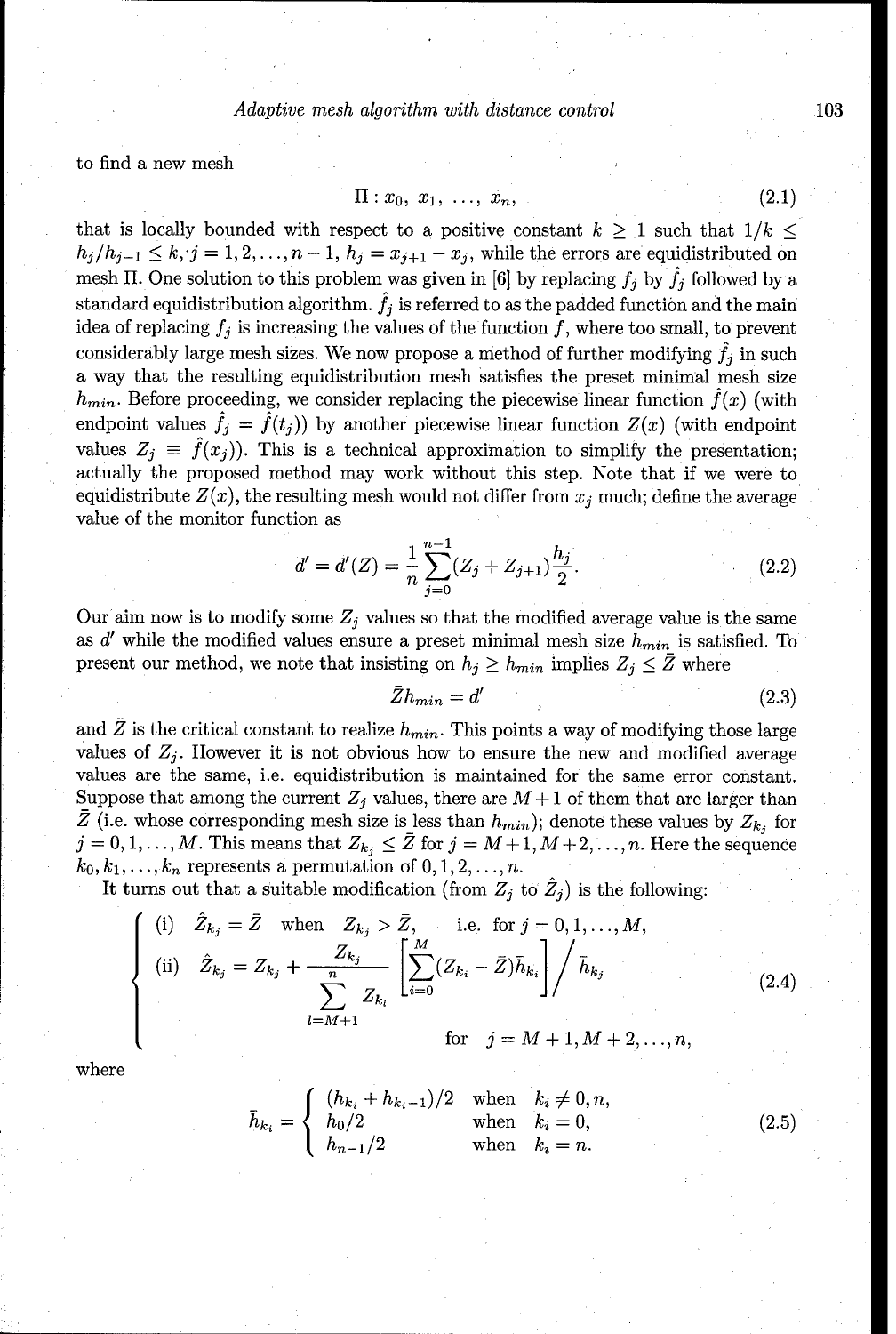#### 104 Shanazari and Chen

For a simple illustration, see the plot of Fig 3b. To prove that the above modification is suitable, we first present the following result for a simple case.

**Theorem 2.1** Let  $x_0, x_1, \ldots, x_n$  be a non-uniform mesh with the mesh sizes  $h_j =$  $x_{j+1}-x_j$  and  $Z_0, Z_1, \ldots, Z_n$  are the corresponding error values. If the critical constant value  $\bar{Z}$  as in (2.3), and only one value  $Z_1 > \bar{Z}$  (i.e.  $M = 1$  and all others  $Z_j$  are less than or equal to  $\bar{Z}$ ), the modification (2.4) takes the following form,

$$
\begin{cases}\n(i) \quad \bar{Z}_0 = Z_0, & \bar{Z}_1 = \bar{Z}, \\
(ii) \quad \hat{Z}_j = Z_j + \frac{Z_j}{\sum_{i=2}^n Z_i} \left[ (Z_1 - \bar{Z})(h_0 + h_1)/2 \right] / (h_j + h_{j-1})/2 \text{ for } j = 2, 3, \dots, n.\n\end{cases}
$$

Then the average value  $d = d(\hat{Z})$  of the modified values  $\hat{Z}_j$  is the same as  $d' = d'(Z)$  in *(2.2).*

Note  $M = 1$  here; in fact the results holds for any one value  $Z_j > Z$ . Now we are ready to present the main result on equation (2.4) with regard to minimal mesh size control.

**Theorem 2.2** With the error function modified as in  $(2.4)$ , the new mesh  $h_j$  resulting from equidistribution satisfies (i) the average error value remains as *d'*; (ii)  $h_j \geq h_{min}$ . Here  $h_{min}$  cannot be specified to be larger than  $h = 1/n$  (the uniform mesh size); practically we found  $h_{min} \in [h^2, h/2]$  is adequate. Full proofs to these results will be given in the full version of this paper [10].

In the method in (2.4), the values of  $Z_k$ , which are less than but close to  $\bar{Z}$  may become unnecessarily larger (e.g. larger than  $\bar{Z}$ ) and therefore we can propose a further refinement. We can keep some of the  $Z_{k_j}$  values which are between  $\bar{Z}/2$  and  $\bar{Z}$ . In other words, we only modify the very large and very small values of  $Z_{k_j}$  (see plot of Fig 3b). Then our theorems are still valid but the proofs may need minor changes. Finally we summarise our adaptive method with minimal mesh size control as follows (see the plot of Fig 3b for an illustration).

**Algorithm 2.3.** (Numerical algorithm) *For given non-uniform mesh*  $a = t_0, t_1, \ldots,$  $t_m = b$ , the error values  $f_0, f_1, \ldots, f_m$ , values c and  $h_{min}$ :

(1) *Does the locally bounded mesh algorithm converge to the new mesh*  $a = x_0 < x_1 <$  $\cdots < x_n = b$  which is sub-equidistributing with respect to c and f, that is, for a sufficiently large value of the integer n such that  $\int_{a}^{b} f \leq nc$ , and the inequalities

$$
\int_{x_j}^{x_{j+1}} f \leq c, \quad j = 0, 1, ..., n-1
$$

*are satisfied.*

- (2) Check the minimal mesh size and compare it with the  $h_{min}$ . If it is less than  $h_{min}$ , *go to the Step 3 otherwise stop.*
- (3) Approximate the padding values  $Z_j = f(x_j)$  corresponding to the new mesh by using *piecewise linear interpolation of*  $f_i$  *values and calculate the average value*

$$
d = \frac{1}{n} \sum_{j=0}^{n-1} (Z_j + Z_{j+1}) \frac{h_j}{2}, \quad \text{where} \quad h_j = x_{j+1} - x_j,
$$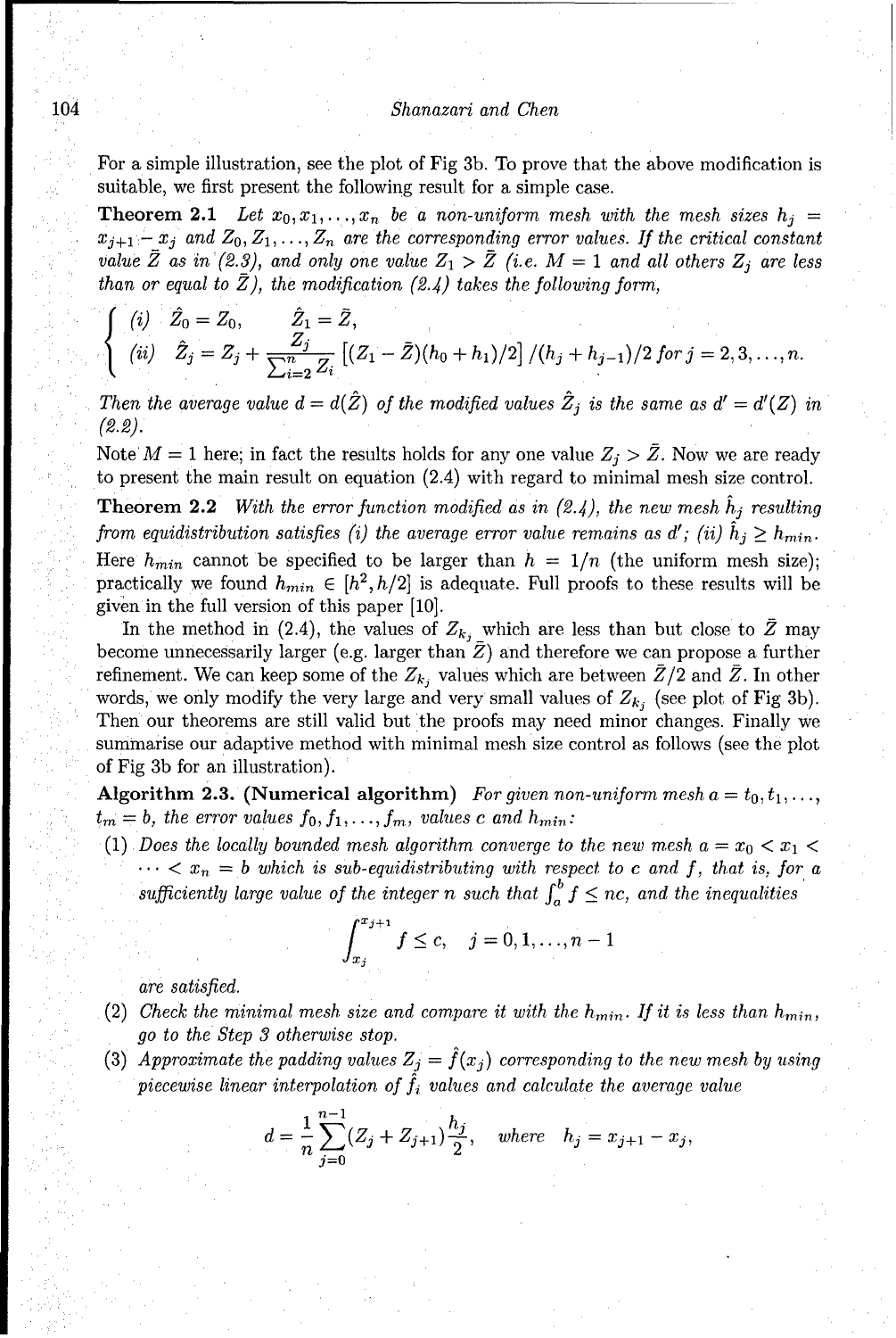and  $\bar{Z}$  according to  $\bar{Z}h_{min} = d$ .

- (4) Obtain the decreasing arrangement of  $Z_j$ ,  $Z_{k_j}$  by ordering them.
- (5) *Modify the Zk, values as follows,*

(i) 
$$
\hat{Z}_{k_j} = \bar{Z}
$$
 when  $Z_{k_j} > \bar{Z}$ ,

 $\emph{assuming, that for} \quad j = 0, 1, \ldots, M \quad Z_{k_j} > \bar{Z},$  $\hat{Z}_{k_i} = Z_{k_i}$  when  $\bar{Z}/2 \leq Z_{k_i} \leq \bar{Z}$ 

$$
\begin{array}{ll} \textit{assuming, that for} & j = M+1, M+2, \ldots, N, \quad \bar{Z}/2 \le Z_{k_j} \le \bar{Z} \\ \textit{(iii)} & \hat{Z}_{k_j} = Z_{k_j} + \frac{Z_{k_j}}{\sum_{l=N+1}^n Z_{k_l}} \left[ \sum_{i=0}^M (Z_{k_i} - \bar{Z}) \bar{h}_{k_i} \right] / \bar{h}_{k_j}, \\ \textit{for} & j = N+1, N+2, \ldots, n, \end{array}
$$

where  $\bar{h}_{k_i}$  was introduced in (2.5).

- (6) Check the modified values  $\hat{Z}_{k_i}$  in the stage (iii) of the Step 5. If  $\hat{Z}_{k_i} \leq \bar{Z}/2$  for all *j, go to Step 7 otherwise repeat Step 5.*
- (7) Perform the equidistribution procedure for the modified values  $\hat{Z}_{k_i}$  and obtain the new adapting mesh.

#### **3** Extension to two dimensions

The concept of adapting mesh in one dimension is well known (see e.g. [5, 3]). Extension of this idea to two dimensions is not straightforward. For a given function  $f(x, y)$  and 2D domain  $\Omega$ , an obvious extension is dividing the domain  $\Omega$  into some subdomains  $\Omega_i$ in such a way that

$$
\int \int_{\Omega_i} f(x, y) = \text{constant.} \tag{3.1}
$$



FIG. 1. In Fig (a) the monitor values corresponding to the new mesh are represented by **"\*',** the linear interpolation for these values is shown by **i-.'** and in Fig (b) the modified values of the padded function, represented by dash line, are compared with the original values.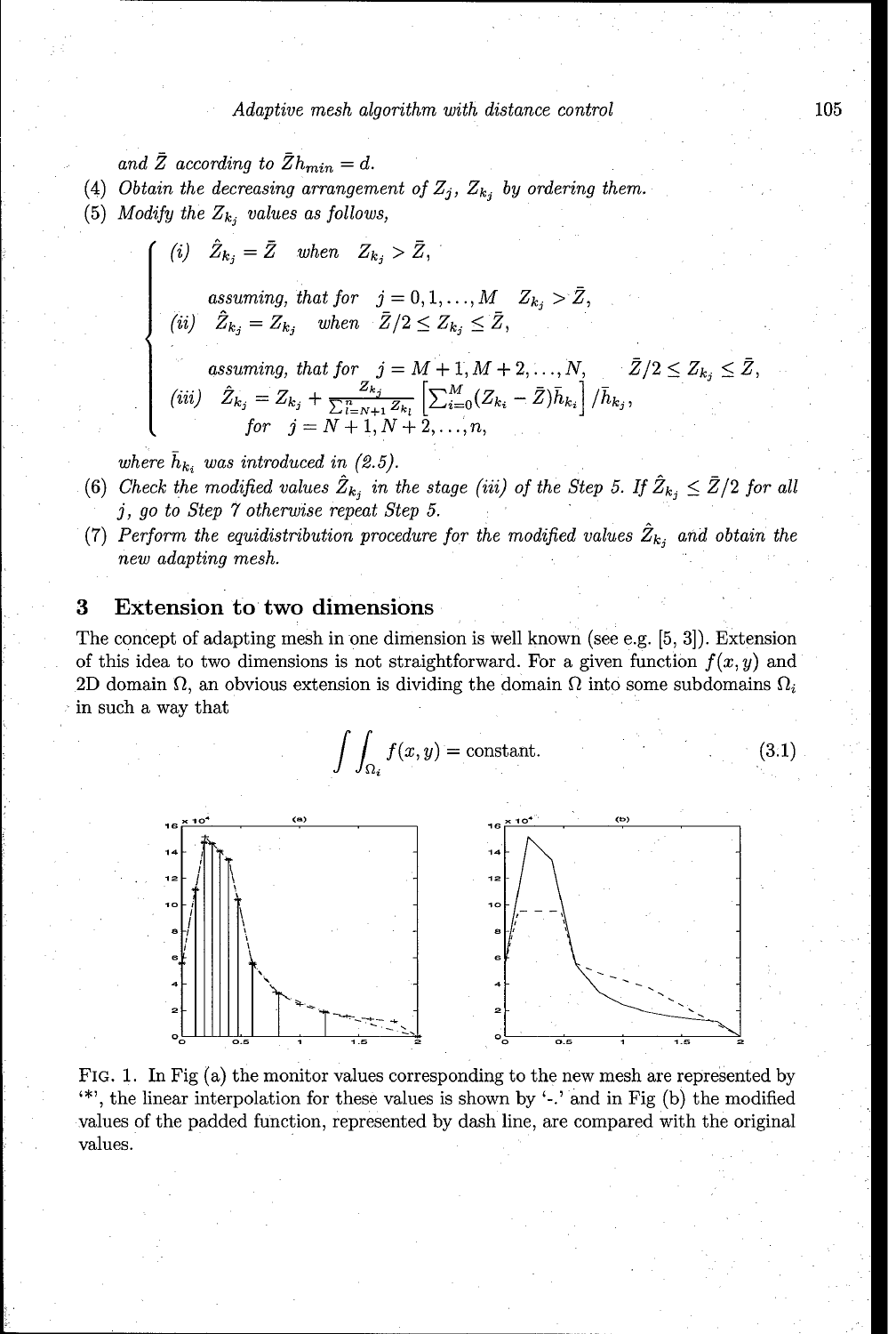#### 106 Shanazari and *Chen*



FIG. 2. In Fig (a) equidistribution of slabs in the two coordinate direction and in Fig (b) three stages of the new method are shown.

But, such a partition is not unique and furthermore satisfying condition (3.1) properly is not simple. Consequently, this condition has to be replaced. Among the methods given to satisfy the condition (3.1) as much as possible, two well known methods are transformation and dimension reduction. Transformation methods are based on mapping the physical domain into a simple domain with a uniform mesh and ultimately applying the equidistribution condition to obtain an adapting mesh in the physical domain [4, 12]. These methods are generally costly and complicated in theory. In this work we first consider the latter method which is easier and cheaper than the former method. We then present a new technique to generate a 2D mesh.

#### **3.1** Dimensions reduction

We assume that  $\Omega$  is a rectangle in the form  $\Omega = \{(x, y), a \le x \le b, c \le y \le d\}$ . simple idea is to produce the mesh,

$$
a = x_0 < x_1 < \ldots < x_{n-1} < x_n = b,
$$
\n
$$
c = y_0 < y_1 < \ldots < y_{m-1} < y_m = d,
$$

such that

$$
\int_{x_i}^{x_{i+1}} \int_{y_0}^{y_m} f_x(x, y) \, dy \, dx = \text{constant},\tag{3.2}
$$

 $\int_{x_0}^{y_0+1} f_y(x, y) dx dy = \text{constant},$  (3.3)

where  $f_x(x, y)$  and  $f_y(x, y)$  are the monitors in the x and y directions respectively (see Fig 3.1a). Obviously the generated mesh by this method is much different from an equi-distributing mesh that one expects from (3.1). Another method which leads to a non-rectangular grid is dimensional splitting 111]. We now describe a new method of type dimension reduction.

and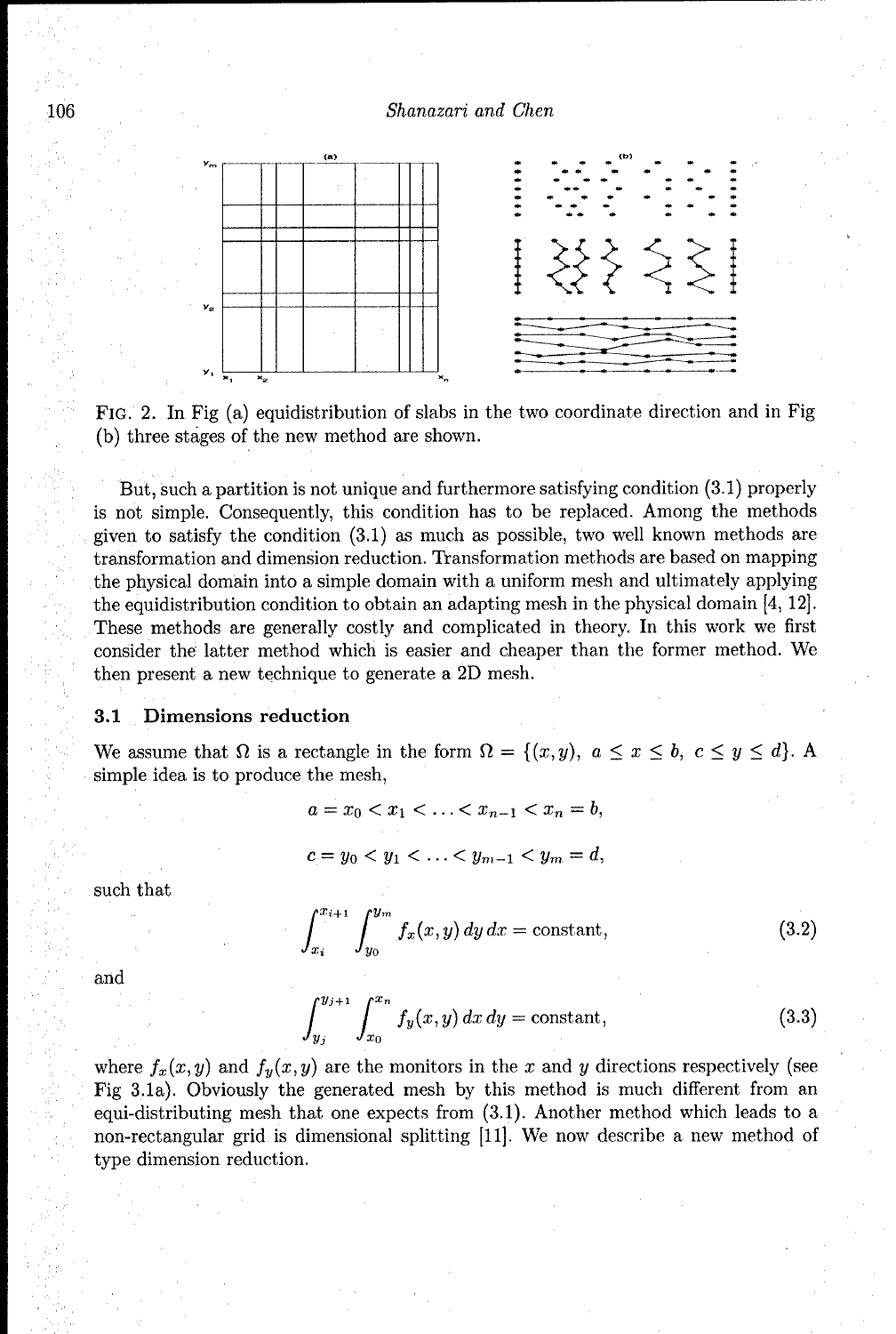#### *Adaptive mesh algorithm with distance control* 107



FIG. 3. In Fig (a) the mesh generated by the new method for function in (3.6) and in Fig (b) the resulting mesh when restricting the minimal mesh size as  $h_{min} = h/2$  for the same function are shown.

#### **3.2** A new approach for a 2D mesh

The idea is based on the tensor product method and therefore a non-rectangular grid. We start with a uniform mesh in a rectangular region  $\Omega$  and perform the method in three stages. In the first stage, the error equidistributing is performed for each line in the horizontal direction (see the first part of Fig 3.1b), that is,

$$
\int_{x_j}^{x_{j+1}} f_x(x, y_i) dx = \text{constant for } i = 0, 1, ..., m.
$$
 (3.4)

In the next stage, the mesh is redistributed in the vertical direction along the new grid lines (see the second part of Fig 3.1b), that is,

$$
\int_{s_i}^{s_{i+1}} f_y(x_j, y) dy = \text{constant for } j = 0, 1, ..., n,
$$
 (3.5)

where  $s_{i+1} - s_i$  is the distance between two consecutive points  $(x_j, y_i)$  and  $(x_j, y_{i+1})$ along the new lines. In the final stage, equidistributing is repeated in the horizontal direction along the grid lines (the last part of Fig 3.1b). One can observe that repeating this procedure usually leads to a convergent mesh. According to our experiments, the number of iterations to achieve convergence is at most five. The resulting mesh by this procedure for function

$$
u(x,y) = e^{(4-x^2-4y^2)^2}
$$
\n(3.6)

when applying the arc-length monitor is shown in Figure 3a. The idea of controlling the mesh size can also be applied in this technique. The generated mesh for the same function when the mesh sizes are restricted to  $h_{min} = h/2$ , where h is the mesh size in the case of uniform mesh, is given in Figure 3b.

#### 4 Numerical examples

In this part the affect of adapting the mesh on the accuracy of interpolation and the DRM is considered. In the following examples, the infinity norm has been used to measure the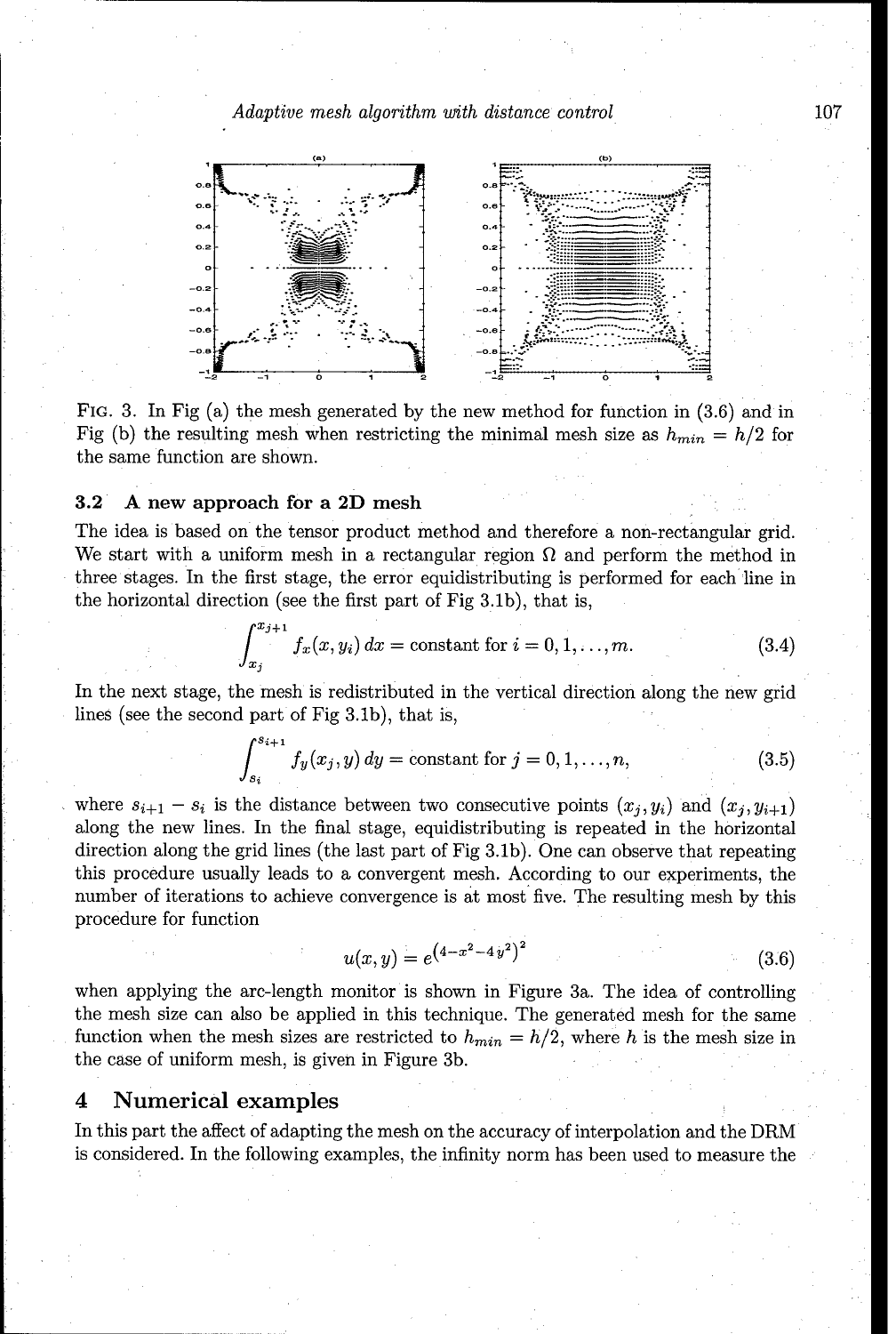108 *Shanazari and Chen*



FIG. 4. The resulting mesh when using the new method for function in Examples 1 and 2 are shown in Figures (a) and (b) respectively.

| Method          | stage  | Function (E1) | Derivative | Function (E2) | Derivative |
|-----------------|--------|---------------|------------|---------------|------------|
| uniform mesh    |        | $5.1E-2$      | $9.5E-1$   | $1.3E-2$      | $2.2E-1$   |
| Adaptive mesh   | first  | 5.4E-3        | $1.6E-1$   | $2.5E-3$      | $1.3E-2$   |
| with control    | second | 5.4E-3        | $3.0E-1$   | $2.1E-3$      | $1.0E-1$   |
|                 | third  | $3.8E-3$      | $3.0E-1$   | $3.7E-3$      | $1.0E-1$   |
| Adaptive mesh   | first  | $1.4E-2$      | $9.9F - 2$ | $2.5E-3$      | $1.5 - 2$  |
| without control | second | $2.2E-2$      | $7.5E-1$   | $2.1E-3$      | $1.0E-1$   |
|                 | third  | 1.8E-2        | $6.0E-1$   | $4.5E-3$      | $1.2E-1$   |

TAB. 1. The interpolation error for Examples  $1 - 2$  using adaptive mesh with and without control the mesh sizes.

accuracy, that is, if  $u$  and  $\bar{u}$  are the exact and approximate values respectively then the error is calculated as

$$
e_u = ||u(x) - \bar{u}(x)||_{\infty} = \max_{x \in D} |u(x) - \bar{u}(x)|.
$$

A polynomial RBF,  $1 + r^3$ , has been employed in this work.

Example 4.1 We check the interpolation in terms of the RBFs for the function,

$$
u(x,y) = (1 - e^{3x-3})\sin(1.5 \pi y), \tag{4.1}
$$

in a rectangular domain. The generated mesh for this function is shown in Figure 4a.

Table 4 shows the affect of adapting mesh on the interpolation accuracy with and without controlling the mesh sizes. As one can observe, using the adapting mesh considerably improves the accuracy in comparison with the case of uniform mesh. Moreover, the result in the case of controlling the minimal mesh size is better.